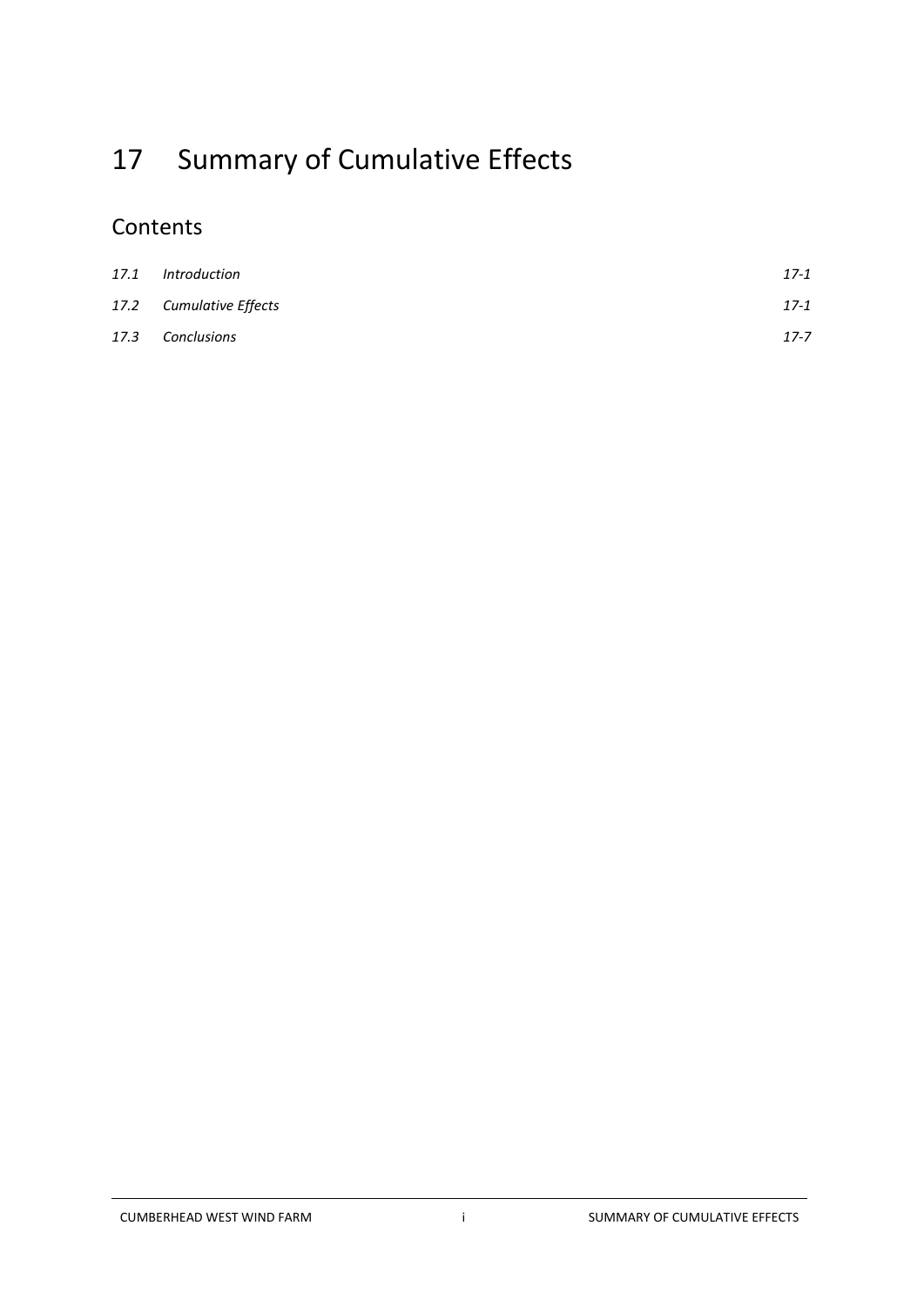This page is intentionally blank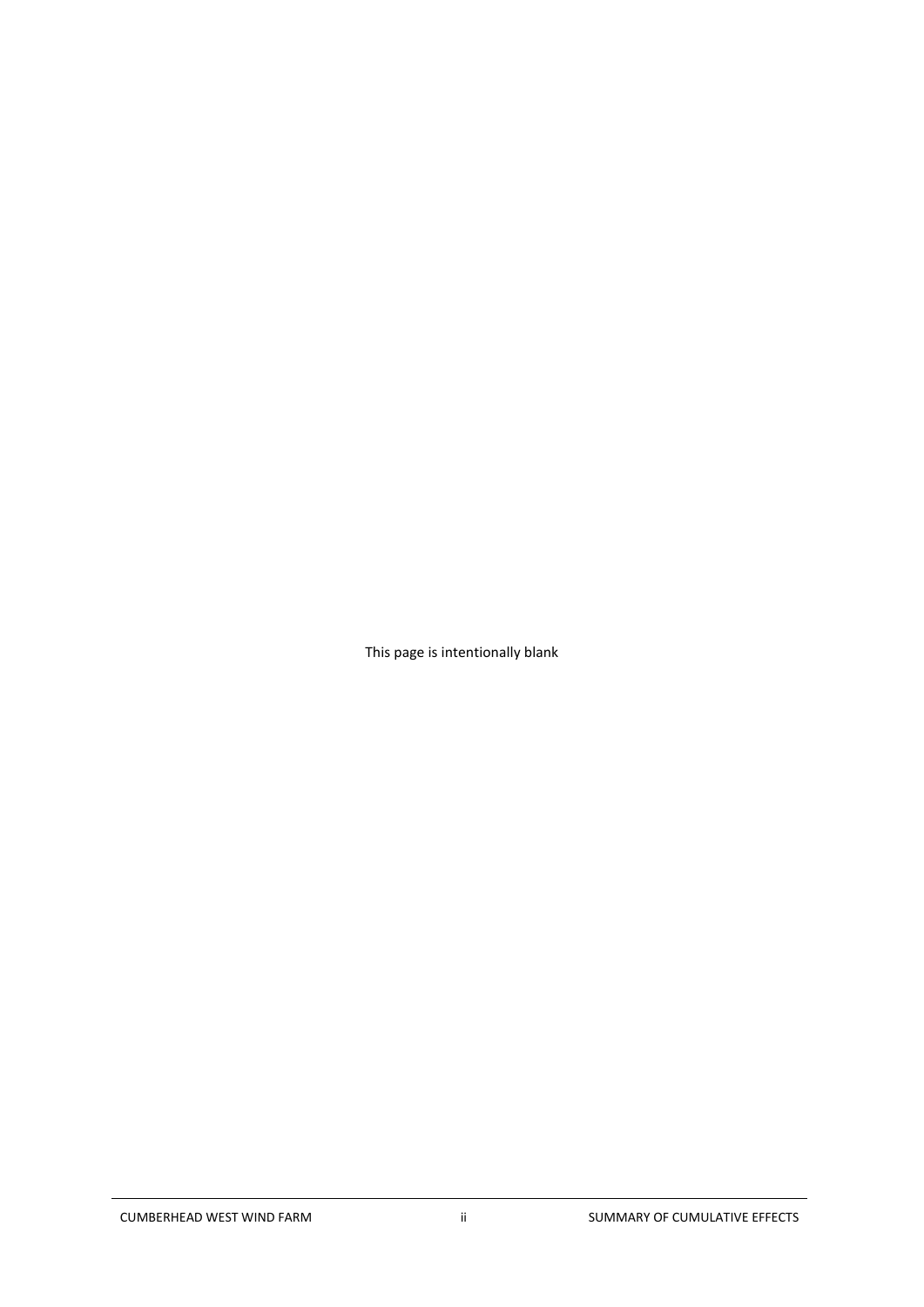# 17 Summary of Cumulative Effects

### <span id="page-2-0"></span>17.1 Introduction

- 17.1.1 Schedule 4(5) of *The Electricity Works (Environmental Impact Assessment) (Scotland) Regulations 2017* states the need for cumulative impacts to be considered at a project level. Cumulative impacts are those new impacts, or enhancements of existing impacts, that occur only because of the interaction of the construction and operation of the Proposed Development with other developments, in particular wind energy developments, or from the interaction of different aspects of the Proposed Development.
- 17.1.2 Consideration has been given to the potential for cumulative effects to arise from the interaction of the Proposed Development with other wind energy developments within up to 35 km of the site that were either operational, consented and/or under construction, or were in planning either with an application that was not yet determined or subject to an appeal, as at September 2020. Table 3.1 in Chapter 3 Proposed Development lists the wind energy developments within 5 km of the Proposed Development site which are also shown on Figure 3.4. These are the principal projects which were considered to have the potential to give rise to cumulative effects.
- 17.1.3 The following sections provide a summary of the potential cumulative effects already described in detail within each of the technical chapters (Chapters 6 to 16).

### <span id="page-2-1"></span>17.2 Cumulative Effects

#### *Landscape and Visual*

- 17.2.1 The cumulative LVIA assessment focuses primarily on other wind energy developments within approximately 15 km of the Proposed Development as these are considered to have the greatest potential to give rise to significant cumulative effects. It was recognised that wind farms over 15 km away were highly unlikely to give rise to significant cumulative effects which would not occur in any case with the existing distribution of immediately surrounding wind farms (i.e. in the absence of the Proposed Development).
- 17.2.2 The wind farms identified are detailed within Table 6.13 of Chapter 6: Landscape & Visual.
- 17.2.3 The methodology adopted in the main LVIA, considered two different baseline scenarios. Firstly, a consideration is given to the addition of the Proposed Development to the current baseline landscape (i.e. including all operational/built wind farms but excluding any consented schemes which are yet to be constructed, or any planning application stage schemes). Secondly, consideration is then given to the addition of the Proposed Development to the 'future baseline' landscape (i.e. including all operational/built wind farms and also including any consented schemes which are yet to be constructed, but excluding any planning application stage schemes).
- 17.2.4 The cumulative LVIA therefore considers the additional effects that might arise as a result of the Proposed Development if other in planning schemes were also operational.

#### **Cumulative Effects on Landscape Character**

17.2.5 In general, the greater the number of turbines in the baseline landscape the less significant the addition of further turbines may be in landscape character terms, as the landscape will be more heavily characterised by turbines in the baseline situation. Therefore, in the scenario where additional schemes were already present in the baseline landscape, it would be generally expected that the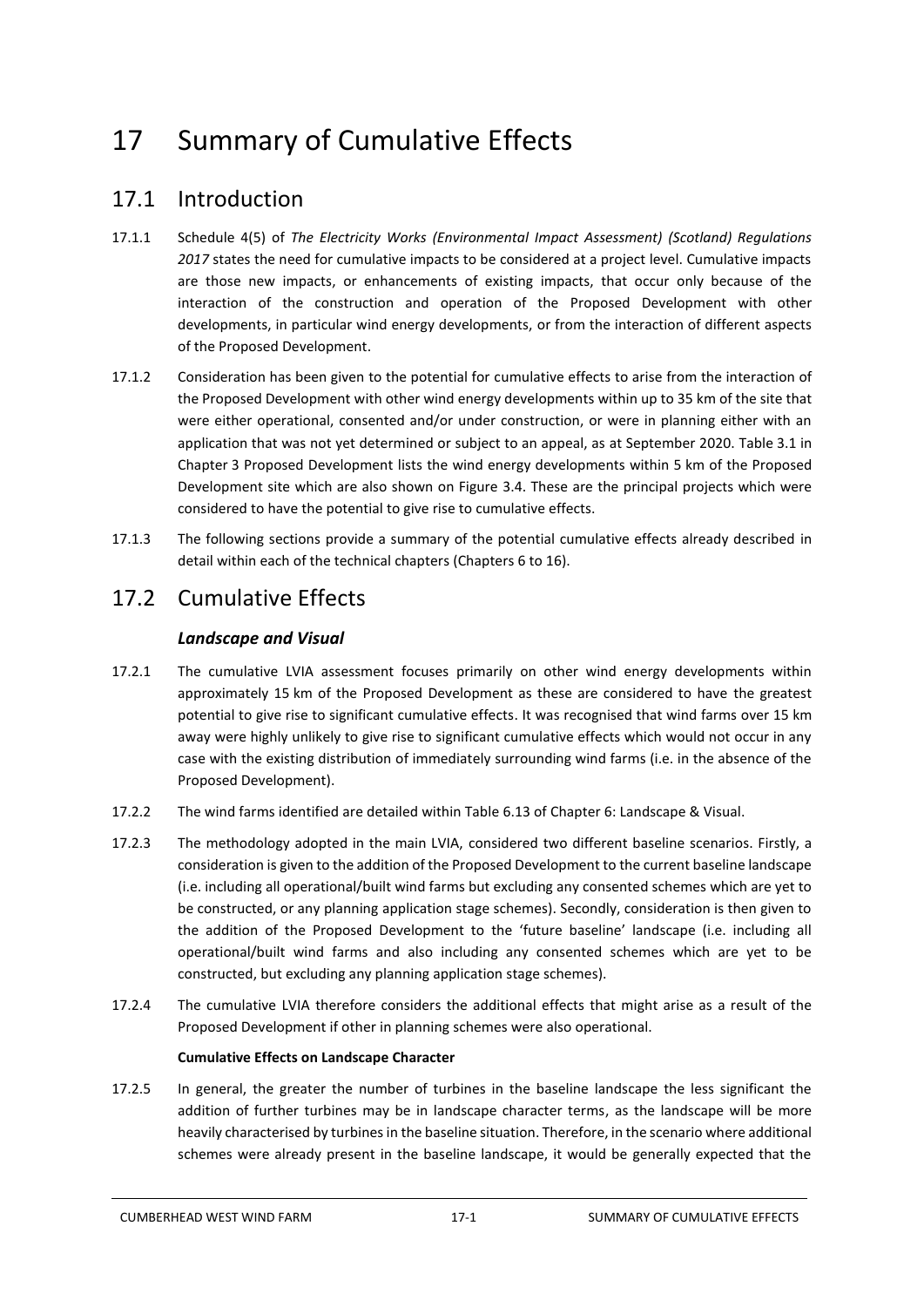potential for the Proposed Development to bring about significant effects on landscape character would be reduced.

17.2.6 The landscape in the vicinity of the site is one which, with reference to the typologies referred to in the Landscape Capacity Study, would represent a 'wind turbine landscape'. However, due to the location of the Proposed Development adjacent to a large number of other operational and consented schemes, this 'wind turbine landscape' would already arise, irrespective of the addition of the Proposed Development. In that regard, the Proposed Development would largely serve to consolidate the existing effects on landscape character that would be already brought about by other schemes.

#### **Cumulative Effects on Visual Amenity**

- 17.2.7 It is acknowledged that the more wind turbines that are visible in any given landscape, the greater will be the magnitude of overall (or combined) change to the visual amenity that prevailed prior to the introduction of the first turbines. However, it is also noted that in any given view where turbines are already present the additional effect on visual amenity of introducing further turbines may not be as significant as the initial introduction of turbines. Furthermore, in general, the greater the number of turbines in the baseline view, the less significant the addition of further turbines may be in visual amenity terms as the landscape will be more heavily characterised by turbines in the baseline situation. Considered in this context, the additional effects arising as a result of introducing the Proposed Development into the scenario whereby the application schemes were also in the baseline, would typically be less significant than the effects reported earlier in the main LVIA (refer to Chapter 6).
- 17.2.8 The addition of the schemes at Glentaggart and Kennoxhead Extension to the baseline view would make no material difference to the assessment of visual effects already set out in the main LVIA. The schemes would simply serve to consolidate the existing wind energy infrastructure in that part of the landscape to the south of the Douglas Water Valley.
- 17.2.9 Whilst Douglas West Extension would serve to further characterise the baseline view with wind energy development there are no judgements in the main LVIA which would change should the scheme be considered to form part of the baseline.
- 17.2.10 The Hare Craig proposal would serve to reinforce the extent of large-scale wind energy infrastructure which was already visible in the direction of the Proposed Development and as a result would mean that there was less potential for the Proposed Development to bring about visual effects in some directions, however, there would be no change to the level of effects identified in the main LVIA.
- 17.2.11 It is recognised that there would be some sequential cumulative visual effects along the M74, A70, B7078 and NCN 74. However, in the context of the already consented and operational wind farms in this landscape, the additional effect of introducing the Proposed Development would not be significant. The overall effect on these routes is likely to be significant, but this effect would occur in any case in the absence of the Proposed Development.
- 17.2.12 As with the consideration of the overall total combined impact on landscape character, it is clear that significant visual effects would already be brought about on a number of receptors in the local area, as a result of the other existing and consented wind farms. The Proposed Development would largely therefore serve to consolidate these existing effects rather than introducing notable new significant visual effects in its own right. However, even when considered collectively it is noted that there is generally a good separation between the cluster of development and the nearest visual receptors such that, considering the overall collective extent of wind energy in the area, the significant effects would be relatively limited and localised in their nature.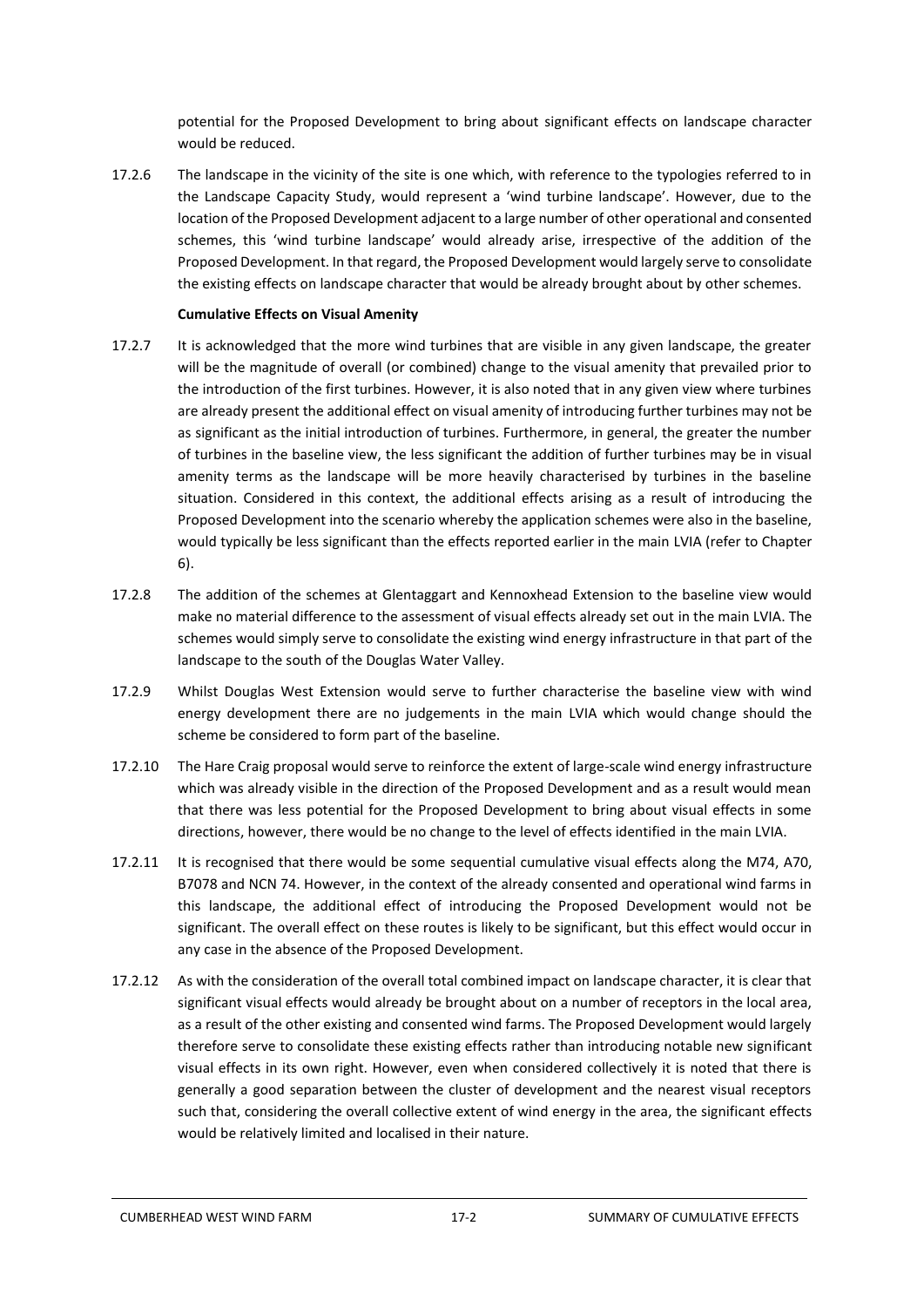17.2.13 Lastly, in terms of any potential for coalescence between wind farm clusters, the LVIA notes that the Proposed Development has been designed as a coherent extension of the Hagshaw Cluster array that is contained with the Rolling Moorland Forestry landscape character sub-type which already hosts substantial wind development (both existing and consented). Whilst the Proposed Development does extend the Hagshaw Cluster westwards towards the Kype Cluster of wind farms, care has been taken to ensure there remains a sufficient stand-off between the two clusters and that turbines in the Proposed Development do not extend onto the Rolling Moorland separating the two areas. The LVIA acknowledges that from certain viewpoints the Hagshaw and Kype Clusters can be seen in the same plane of view, however, the LVIA concludes that it remains clear to the observer that they are two separate wind farm arrays and that the design of the Proposed Development has been successful in avoiding coalescence (either actual or perceptual) between the Hagshaw and Kype Clusters.

#### *Ecology*

- 17.2.14 It is considered unlikely that any significant adverse cumulative effects on blanket bog at a regional level would arise as a consequence of the Proposed Development adding to habitat loss associated with other projects. Other local wind farm projects have been located on similarly low-quality habitats common to the area i.e. commercial forestry and former opencast land and as such no significant cumulative effects are predicted for blanket bog and wet modified bog. Therefore, cumulative effects on blanket bog are assessed as negligible and not significant.
- 17.2.15 Significant construction-related cumulative effects on *Nyctalus* bats are considered unlikely, with only localised changes to potential foraging habitats making little difference to the regional population. Residual cumulative construction effects on *Nyctalus* bats are therefore considered to be minor adverse and not significant.
- 17.2.16 Although a small number of suitable roost features for *Pipistrelle* bats were recorded during baseline surveys for wind farm projects within 10 km, no roosts were confirmed in locations that may be affected by construction activities. Residual cumulative construction effects on *Pipistrelle* bats are therefore considered to be negligible and not significant.
- 17.2.17 A theoretical cumulative collision risk may exist for bats, however, in general the activity rates at most sites within 10 km were very low, and levels of collisions reaching regional significance are unlikely. When including all sites cumulatively, a potential significant collision risk may exist for *Nyctalus* bats in a worst-case scenario if all projects are operational and if the Scottish population is as low as estimated, however this situation is considered unlikely. Furthermore, a number of local wind farms, including the Proposed Development, have committed to the implementation of Bat Mitigation and Monitoring Plans which will reduce any potential for cumulative effects on bats. Residual cumulative collision effects on bats were considered to be minor adverse and not significant.

#### *Ornithology*

- 17.2.18 The assessment of ornithological effects associated with the Proposed Development alone predicted unmitigated non-significant effects for every Important Ornithological Feature (IOF), due to the low suitability of habitat within the site, lack of breeding records, and/or the low activity levels of IOFs recorded during baseline surveys. Consequently, no breeding activity is likely to be significantly affected for any IOF, and collision rates are likely to be negligible within a population context, both when considering all wind farm projects within the local area and at a Natural Heritage Zone (NHZ) level.
- 17.2.19 It is therefore considered that the magnitude of impacts of the Proposed Development on IOFs would contribute very little to the overall cumulative effect for each potential impact at an NHZ level. It is also considered that there would be no adverse cumulative effects on the integrity of the Muirkirk and North Lowther Uplands SPA.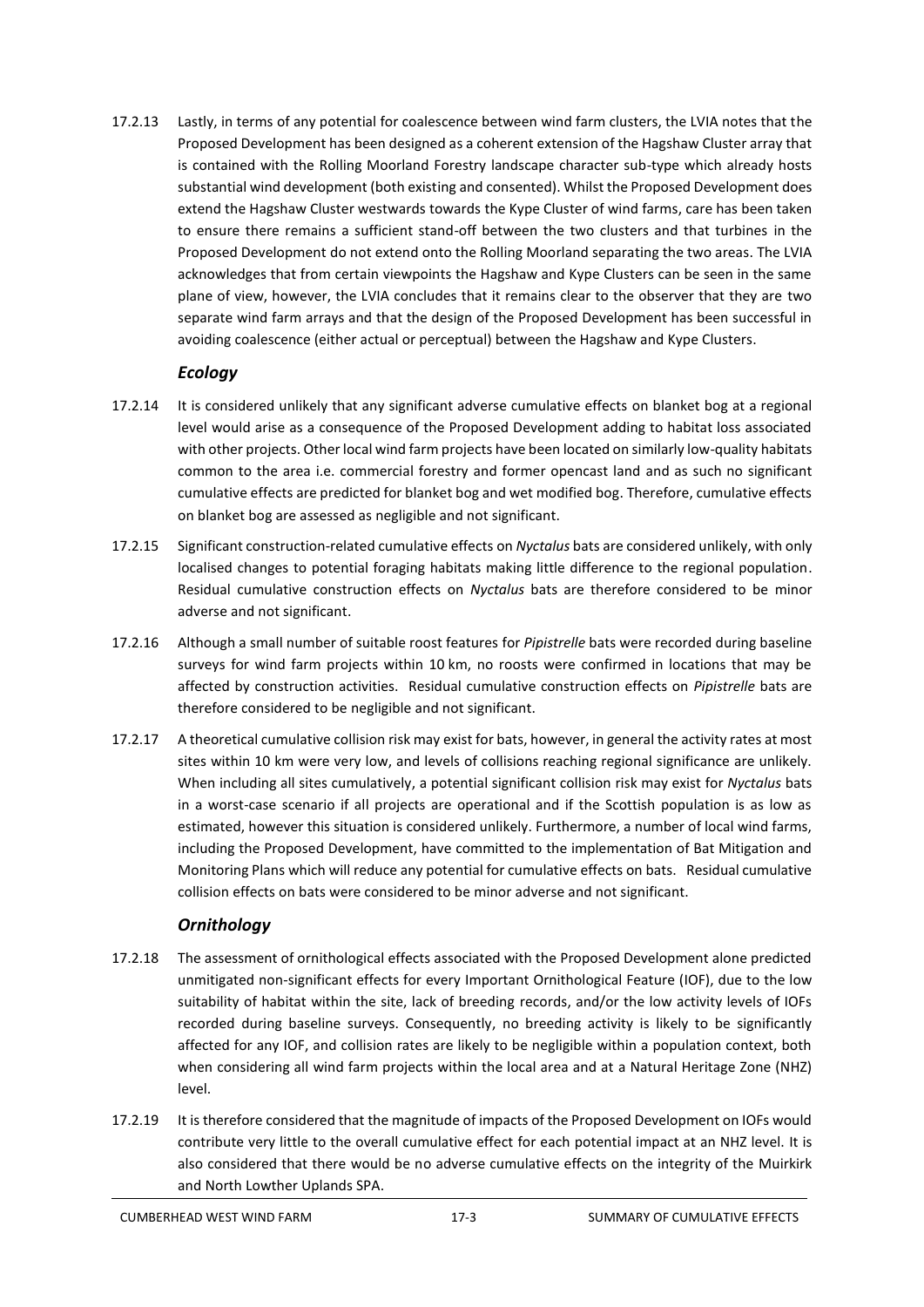#### *Noise*

- 17.2.20 The cumulative noise predictions considered other wind farms within a radius of 5 km of the Proposed Development turbines.
- 17.2.21 The broad brush cumulative noise approach taken exaggerates the cumulative noise effects, as it assumes every receptor simultaneously falls downwind of every wind farm in the locality, which in reality cannot occur. Nevertheless, the proposed noise limits for the Proposed Development can be met at all but two of the receptor locations in such circumstances.
- 17.2.22 The predicted exceedance at the dwellings at Dunside Waterworks Cottages and Dunside using the broad-brush approach, is slight and would be applicable during daytime and evening hours (not at night). The turbines with most influence over the noise immission levels at the Dunside locations are those in the Auchrobert Wind Farm and in the Proposed Development, however the geographical relationship between the Proposed Development and the Auchrobert Wind Farm is such that when one is substantially downwind of the receptors at Dunside, the other is substantially upwind. Accounting for this geographical relationship results in a reduction in noise propagation by 5dB, therefore the cumulative noise immission levels at Dunside and Dunside Waterworks Cottages would in reality be at least 1dB below the noise limits set out in Chapter 9. Slight further reductions in levels can be deduced when screening of the furthermost Proposed Development turbines from Dunside is taken into account.
- 17.2.23 The cumulative noise effect on local receptors is therefore considered to be not significant.

#### *Cultural Heritage*

- 17.2.24 The Proposed Development site adjoins the northern edge of an established cluster of wind farms around Hagshaw Hill (Known as the 'Hagshaw Cluster'), and it is in combination with this group that cumulative impacts upon cultural heritage assets are most likely to arise. The cumulative cultural heritage assessment addresses the effect of adding the Proposed Development to a baseline that includes other, in planning developments in the context of that baseline of operational and consented developments.
- 17.2.25 For most of the heritage assets within the Outer Study Area, the addition of the Proposed Development would result in a cumulative effect assessed as being of negligible magnitude. The Proposed Development would sit at the north western edge of the cluster and would extend the size and extent of this group whilst still remaining connected to, and viewed as part of, the cluster. It is considered that the Proposed Development would not add appreciably to the visual impact from the operational and consented developments.
- 17.2.26 For the Scheduled Monuments of Cairn Table, Dungavel Hill and Black Hill, the extensive views and intervisibility between cairns would remain unaffected by the introduction of the Proposed Development, and the cumulative effect of the addition of the Proposed Development would be of negligible magnitude and not significant.
- 17.2.27 For the New Lanark World Heritage Site and Falls of Clyde Garden and Designed Landscape, although occasionally visible from within the outer boundaries of these assets, the cumulative effect of the addition of the Proposed Development would be of negligible magnitude and not significant.

#### *Hydrology, Hydrogeology and Geology*

17.2.28 The geology assessment has concluded that there will be no significant effects on geological resources associated with the Proposed Development. As such, no significant cumulative effects on geological resources associated with the Proposed Development, in combination with other similar local developments currently operational, consented or in planning, are predicted.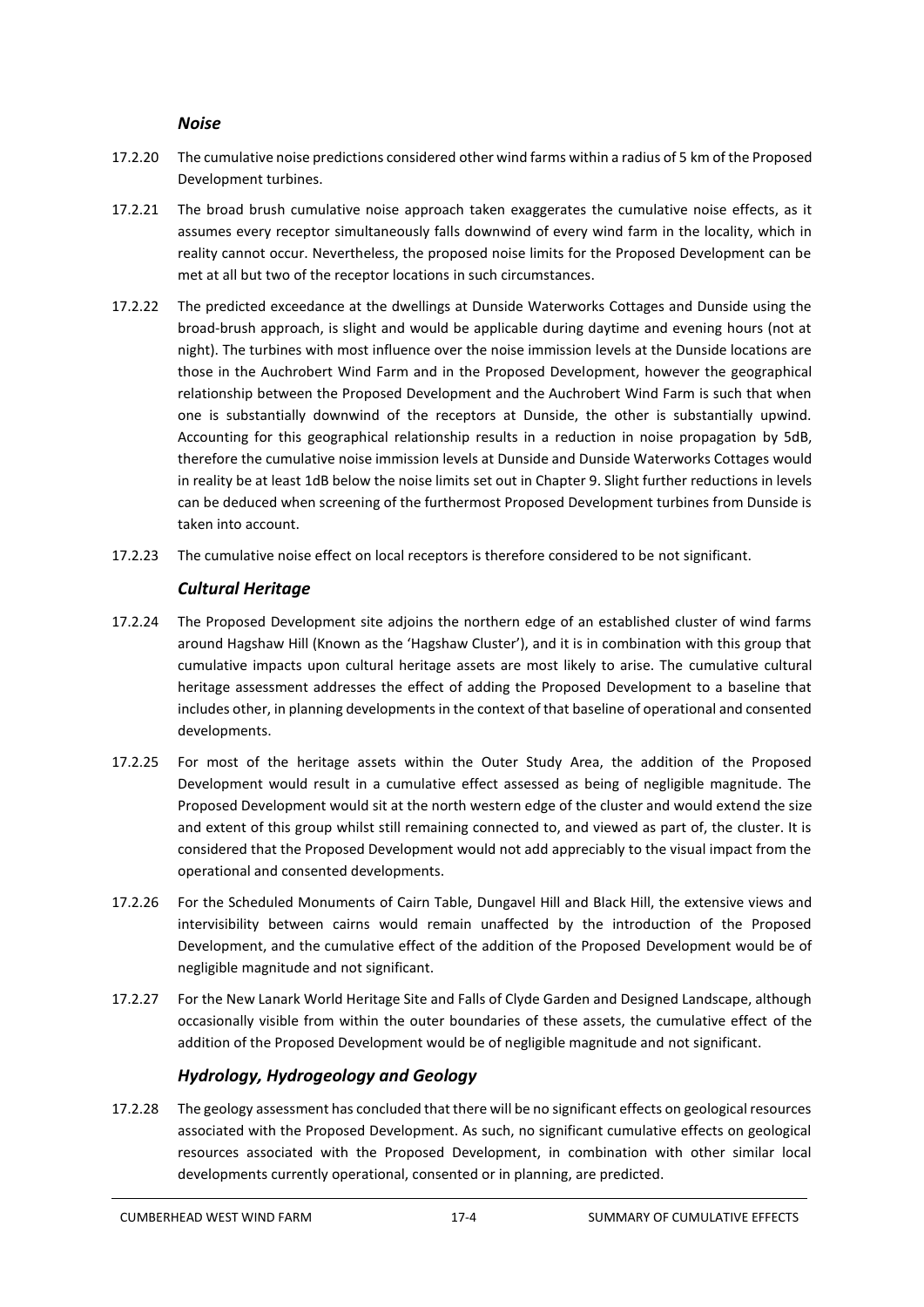17.2.29 In terms of hydrology and hydrogeology, a number of operational and proposed wind energy projects in the vicinity lie partially within the catchment of the River Nethan. A proportion of the drainage from these wind farms are likely to drain into the River Nethan, although flows are also likely to be distributed to other watercourses. All of these wind farms either have or will be required to prepare their own drainage strategies to protect all receiving watercourses from pollution and increased runoff. Therefore, with negligible or minor predicted residual effects on the River Nethan from the Proposed Development, it is considered that the combined effect on hydrology will be minor and no additional mitigation measures over and above those committed to in the chapter (refer to Chapter 11) are considered necessary to address potential cumulative effects on hydrology or hydrogeology.

#### *Traffic and Transport*

- 17.2.30 A number of wind farm developments are consented in the area surrounding the Proposed Development site with construction traffic expected to use the same part of the road network as the Proposed Development:
- 17.2.31 The construction programmes for these potential cumulative developments are not yet known and so it cannot be said with any certainty whether any of them would be constructed at the same time as the Proposed Development. Any additional traffic from other consented wind farms in the locality using relevant sections of the road network at the same time as traffic from the Proposed Development is likely to cause only negligible increases in traffic, given the capacity of the M74 and the short stretch of the B7078 which would be affected. Any potential cumulative effects would also be temporary and relatively short in duration.
- 17.2.32 Several industrial and residential developments are also planned in the area and could affect traffic volumes on the roads in the study area. The anticipated vehicle movements that the Proposed Development could be expected to generate is a relatively small amount in the context of the potential additional traffic from these other committed developments.
- 17.2.33 Furthermore, the traffic generated during the construction of the Proposed Development is of relatively short duration, and cumulative effects arising from the Proposed Development and the other consented developments is considered to be negligible.

#### *Socio-Economics, Tourism and Recreation*

- 17.2.34 There are three main ways in which the Proposed Development could contribute to cumulative socioeconomic effects. Two of these could result in beneficial cumulative effects and the other could result in an adverse cumulative effect.
- 17.2.35 Adverse cumulative effects on tourism, recreation and socio-economics could occur if the Proposed Development was expected to have a significant cumulative visual impact on important tourism receptors and this resulted in a change of visitor spending behaviour. The cumulative visual impact of the Proposed Development is assessed in Chapter 6, Landscape & Visual and sections 17.2.1 to 17.2.12 above. which concludes that the Proposed Development will not result in significant adverse cumulative effects on views from recognised local tourism assets such as the New Lanark World Heritage Site.
- 17.2.36 The Proposed Development also has the potential to generate beneficial cumulative impacts if it were to help encourage the development of a significant local renewable energy supply chain. Investigations undertaken by the Applicant have identified several potential suppliers in the local area so there is some evidence that this positive effect may already be occurring.
- 17.2.37 The development of a strong local supply chain would help to increase the economic benefits of the Proposed Development and similar projects in the local area, which could help to increase the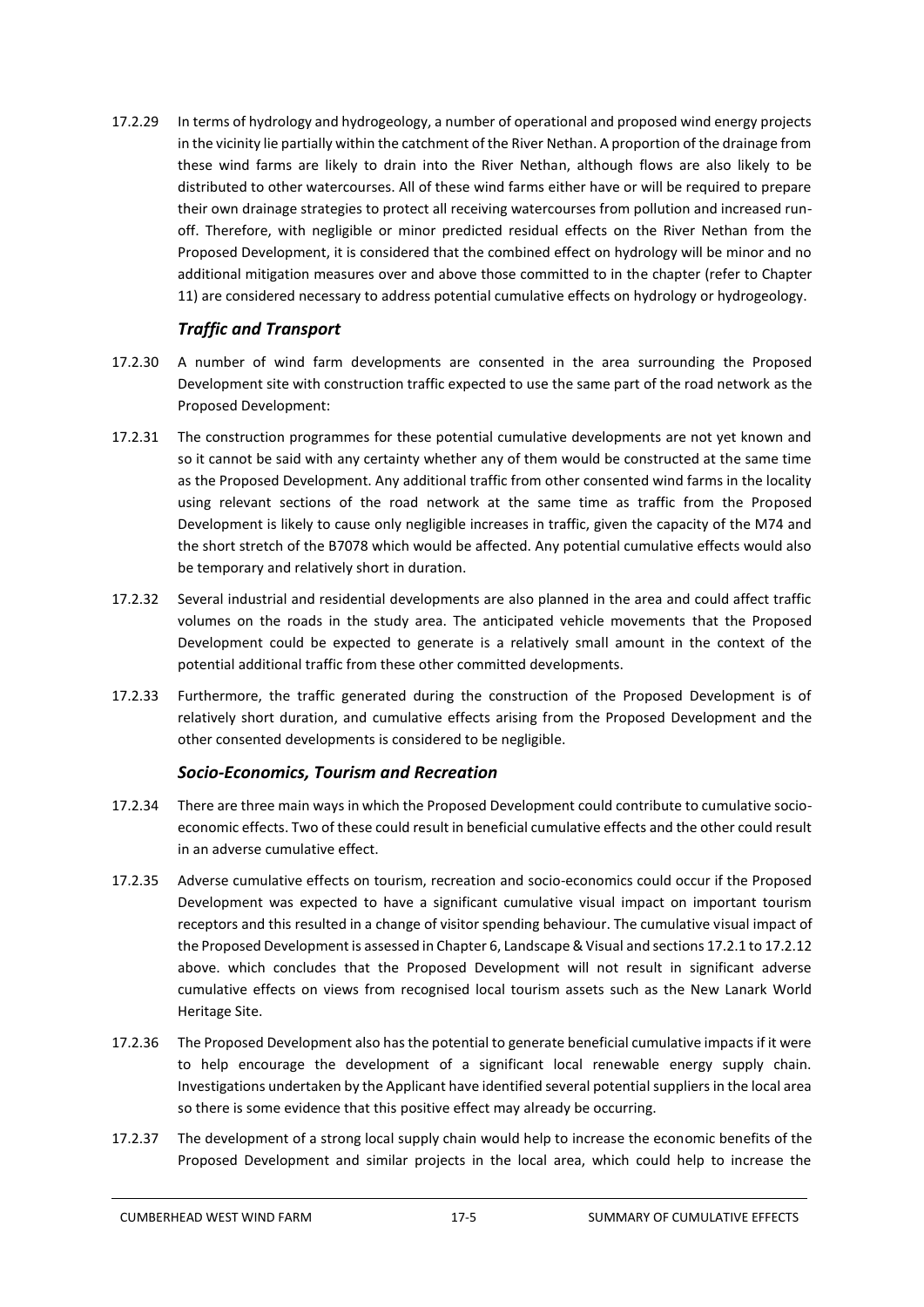magnitude of the long-term beneficial economic effects considered in Chapter 13. The Applicant's preference for securing supplies locally wherever possible should help to support this.

17.2.38 Furthermore, if additional community benefit and shared ownership income was secured from other similar developments in the area, this would enable the local community to leverage more funding and investment into the area resulting beneficial cumulative effects.

#### *Aviation, Radar and Telecommunications*

- 17.2.39 It is considered that as none of the consented wind farm developments have significant residual effects on aviation, radar or telecommunication interests, the potential for cumulative effects is negligible.
- 17.2.40 Therefore, it is considered that there will be no significant cumulative effects on aviation, radar or telecommunication interests as a result of the Proposed Development.

#### *Shadow Flicker*

- 17.2.41 In order to assess the potential for cumulative impact from other wind developments in the surrounding area or from turbines within the Proposed Development, any turbines within the 3.1 km study area of the turbine locations were reviewed. Auchrobert Wind Farm was identified as being located within 3.1 km of the proposed turbine locations and having a shadow flicker study area that overlaps with one of the identified receptors (Dunside) for the Proposed Development.
- 17.2.42 The cumulative shadow flicker assessment concludes that the total number of cumulative shadow hours per year is indicated to be at non-significant levels at the identified receptor with a duration of less than 8 hours per year.

#### *Forestry*

- 17.2.43 In order to assess cumulative forestry impacts on Cumberhead Forest, woodland removal has been used as the principle indicator. The Proposed Development seeks to install 21 turbines with a generating capacity of around 6 MW into Cumberhead Forest, with an associated impact of 0.49 ha of woodland removal per megawatt. With the exception of the proposed Douglas West Extension Wind Farm, this is the lowest impact of any of the operational or consented wind farm development within Cumberhead Forest.
- 17.2.44 The Proposed Development has adopted a similar approach to the other wind farms in relation to minimising woodland removal, taking advantage of advances in accepted approaches to turbine tip heights and enhanced generating capacity of the turbines. The use of up to 200 m tip heights and higher hub heights results in greater clearance between the swept edge of the rotor and tree canopy, significantly reducing the need for woodland removal.
- 17.2.45 In combination with the other cumulative developments within the Forest, the Proposed Development would see a total of 54 turbines, generating 269 MW of renewable energy located across Cumberhead Forest at a loss of 171.02 ha of Sitka spruce dominated woodland within the forest, representing 8.4 % of the total forest area.
- 17.2.46 It is important to note, the consented Cumberhead Wind Farm, the Proposed Douglas West Extension Wind Farm and the Proposed Development will all deliver compensatory planting to mitigate the loss of productive conifers and as such the actual loss of woodland related benefit is limited to the areas previously removed for Nutberry Wind Farm.
- 17.2.47 The cumulative loss of 8.4 % of Cumberhead Forest is considered minor in the context of the property.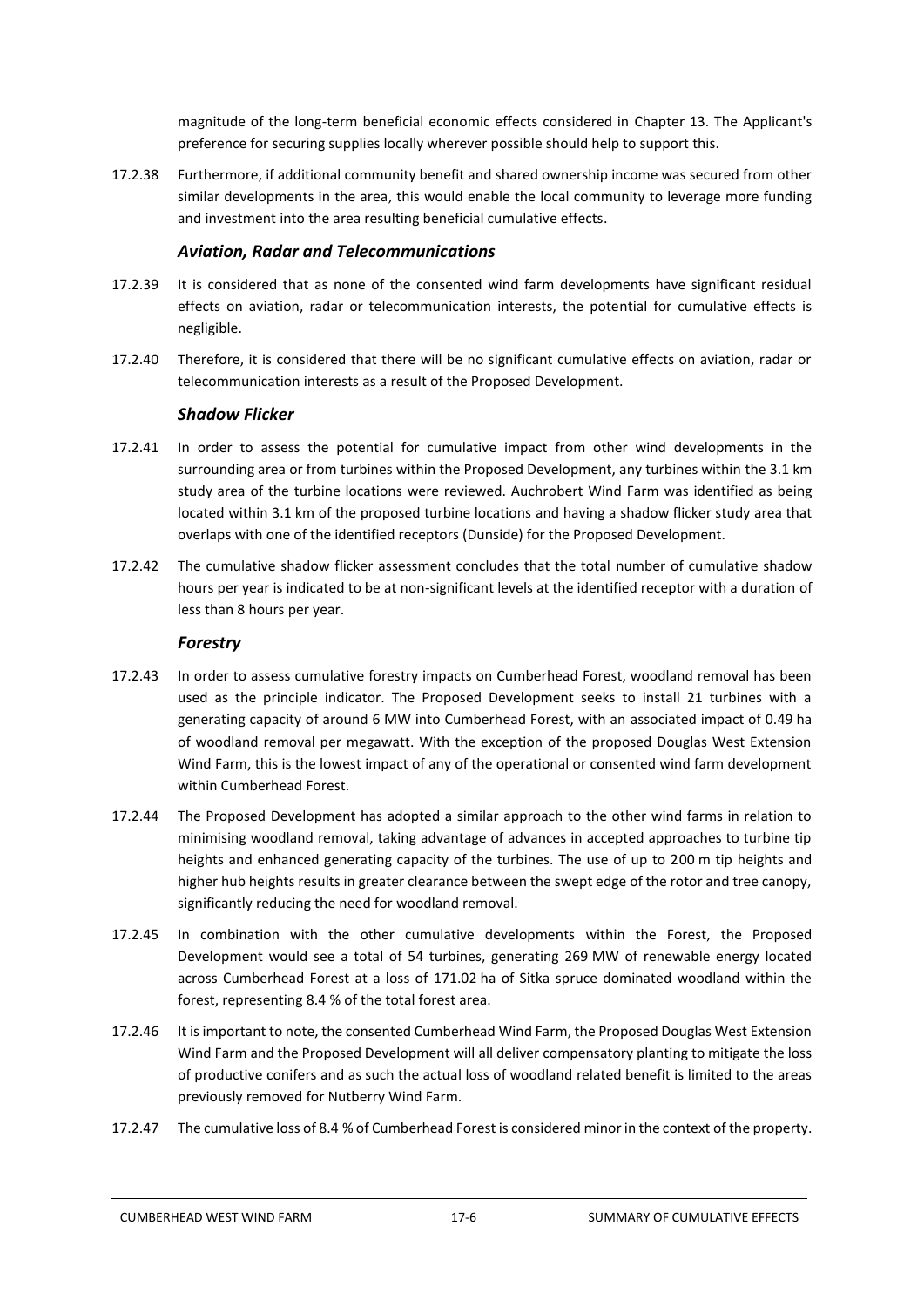## <span id="page-8-0"></span>17.3 Conclusions

- 17.3.1 All the technical assessments, with the exception of ecology and landscape and visual, conclude no significant cumulative effects as a result of the Proposed Development.
- 17.3.2 The ecological impact assessment concluded a potential significant collision risk may exist for *Nyctalus sp.* bats however it is considered unlikely and required all projects to be operational and for the Scottish population to be as low as estimated. Furthermore, a number of local wind farms, including the Proposed Development, have committed to the implementation of Bat Mitigation and Monitoring Plans which will reduce any potential for cumulative effects on bats. Residual cumulative collision effects on bats were considered to be not significant.
- 17.3.3 The landscape and visual cumulative assessment concluded that, in general, where visible, the proposed turbines would reinforce the presence of turbines in views rather than introduce turbines into any views which are currently unaffected by turbines. For the most part, the additional effect of introducing the Proposed Development would not be significant. Where combined effects would be significant, this level of significance would in most cases occur in any event in the absence of the Proposed Development.